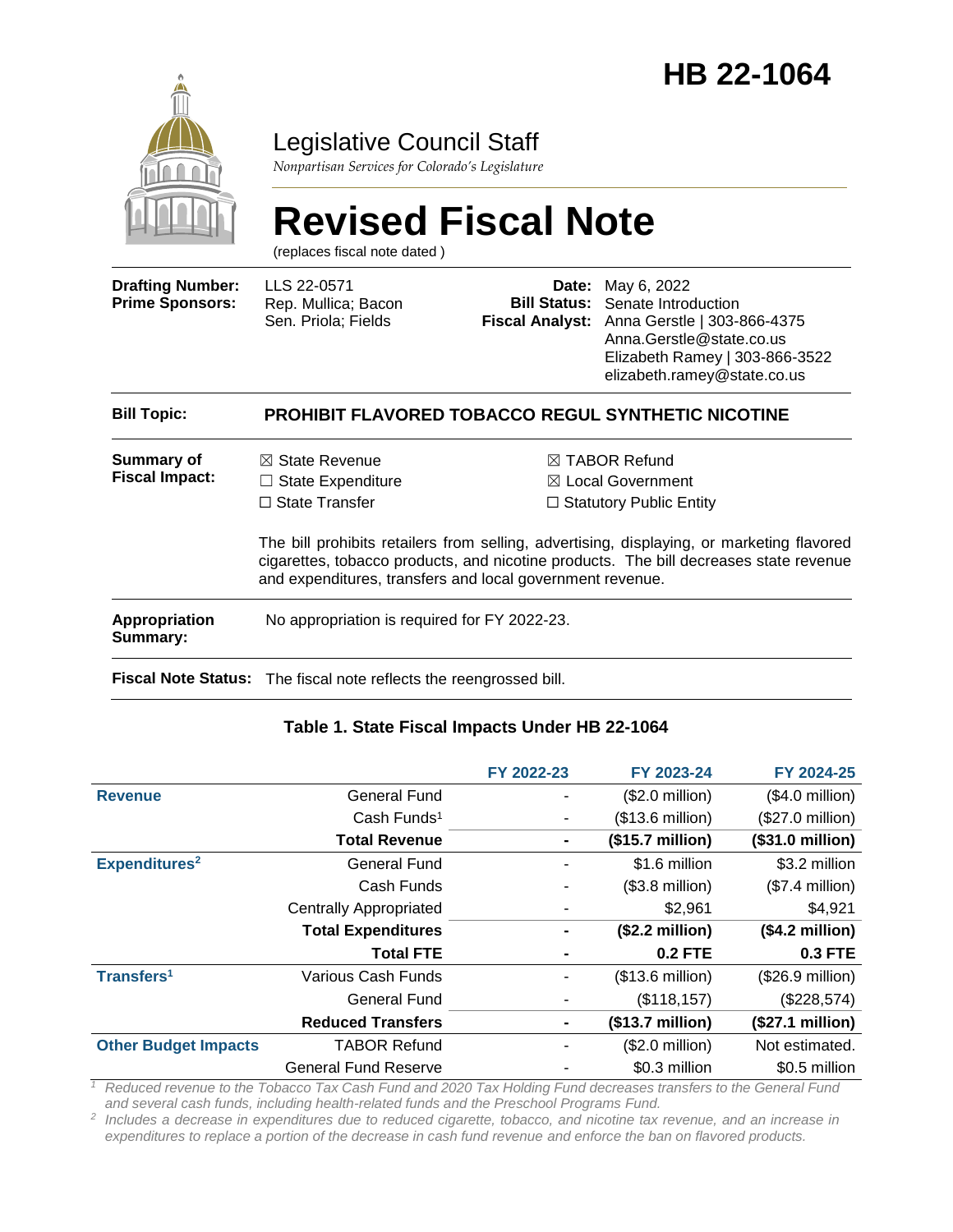Page 2

### Page 2<br>May 6, 2022 **HB 22-1064**

### **Summary of Legislation**

**Ban on flavored products.** Beginning January 1, 2024, this bill prohibits retailers from selling or advertising flavored cigarettes, tobacco, or nicotine products, including flavored rolling paper. Flavored products impart a taste or smell other than that of tobacco, including menthol, mint, wintergreen, fruit, herb, candy, and spice, among other flavors. There are four exceptions to the ban:

- premium cigars;
- flavored pipe tobacco;
- shisha tobacco products including hookahs; and
- flavored products sold by a cigar-tobacco bar located within a licensed gaming establishment, which may sell no more than one carton of menthol cigarettes per person per day.

The bill establishes parameters for determining if a product is considered flavored.

**Fines.** The bill aligns the penalties for selling flavored products with the penalties for selling cigarettes, tobacco, and nicotine products to a minor. Those penalties are as follows, for violations within a 24 month period:

- First violation fine of \$250 to \$275;
- Second violation fine of \$500 to \$750 and a 7 day prohibition on selling cigarettes, tobacco products, and nicotine products;
- Third violation fine of \$750 to \$1,000 and a 30 day prohibition on selling products; and
- Fourth violation fine of \$1,000 to \$15,000, and a prohibition of up to 3 years.

**Definitions.** The bill adds synthetic nicotine to the definition of tobacco products that may not be sold to minors.

**Tobacco education, prevention, and cessation grant program.** The bill directs the existing tobacco education, prevention, and cessation grant program administered by the Division of Prevention Services in the Colorado Department of Public Health and Environment (CDPHE) to provide resources to communities disproportionately impacted by the marketing, sale, and use of tobacco and nicotine products.

### **Background**

**Taxes.** Colorado has three taxes on cigarettes, tobacco products, and nicotine products – a statutory tax, and taxes adopted through Amendment 35 and Proposition EE. Table 2 shows the tax amounts, estimated revenue collections for FY 2023-24 under current law, and how that revenue is distributed.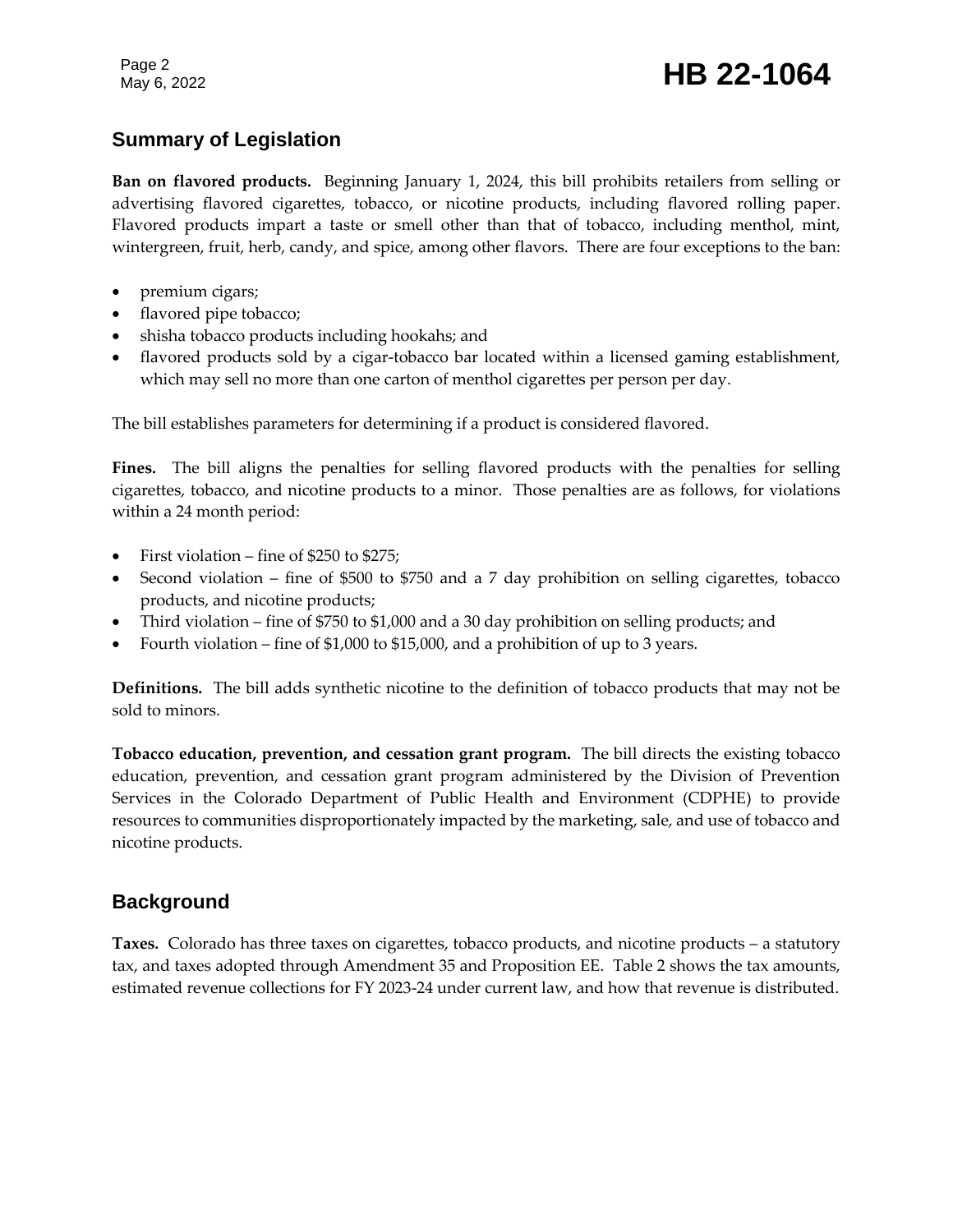|                                          | <b>Statutory Tax</b>                                                                                                      | <b>Amendment 35 Tax</b>                                                                                                                                                                                                                                                                                                                       | <b>Proposition EE Tax</b>                                                                                                                                                                                               |
|------------------------------------------|---------------------------------------------------------------------------------------------------------------------------|-----------------------------------------------------------------------------------------------------------------------------------------------------------------------------------------------------------------------------------------------------------------------------------------------------------------------------------------------|-------------------------------------------------------------------------------------------------------------------------------------------------------------------------------------------------------------------------|
| <b>Cigarettes</b>                        | \$0.01 per cigarette<br>(\$0.20 per pack)                                                                                 | \$0.032 per cigarette<br>(\$0.64 per pack)                                                                                                                                                                                                                                                                                                    | \$0.055 per cigarette<br>(\$1.10 per pack)                                                                                                                                                                              |
| <b>Tobacco Products</b>                  | 20% excise tax                                                                                                            | 20% excise tax                                                                                                                                                                                                                                                                                                                                | 10% excise tax                                                                                                                                                                                                          |
| <b>Nicotine Products</b>                 |                                                                                                                           |                                                                                                                                                                                                                                                                                                                                               | 35% excise tax                                                                                                                                                                                                          |
| <b>Subject to TABOR</b>                  | Yes                                                                                                                       | No                                                                                                                                                                                                                                                                                                                                            | No.                                                                                                                                                                                                                     |
| <b>Estimated Revenue<sup>1</sup></b>     | \$54.2 million                                                                                                            | \$126.2 million                                                                                                                                                                                                                                                                                                                               | \$182.7 million                                                                                                                                                                                                         |
| FY 2023-24<br>Distributions <sup>2</sup> | <b>General Fund</b><br>local<br>$\bullet$<br>governments<br>(27%), based<br>on cigarette<br>sales in each<br>jurisdiction | <b>Tobacco Tax Cash Fund</b><br>• Health Care<br><b>Expansion Fund</b><br>(46%)<br>• Primary Care Fund<br>(19%)<br>• Tobacco Education<br>Programs Fund (16%)<br>• Prevention, Early<br>Detection, and<br>Treatment Fund (15%)<br>• General Fund (3%),<br>distributed for:<br>health services<br>local governments<br>CHP+<br>other programs. | 2020 Tax Holding Fund<br>Several cash funds<br>and the General<br>Fund (amounts<br>specified in statute)<br>The remainder is<br>deposited in the<br><b>Preschool Programs</b><br>Cash Fund (starting<br>in FY 2023-24). |

#### **Table 2 Cigarette, Tobacco Product, and Nicotine Product Taxes**

*<sup>1</sup> FY 2023-24 estimated revenue, based on March 2022 Legislative Council Staff Forecast*

<sup>2</sup> In FY 2023-24, the General Fund and Tobacco Tax Cash Fund receive specific distributions. In subsequent years, the *General Fund, Tobacco Tax Cash Fund, and Tobacco Education Programs Fund receive specific distributions.*

**Minimum price.** Proposition EE also set a minimum price for cigarettes. Of the additional sales tax revenue resulting from the minimum price, 27 percent is deposited in the General Fund and 73 percent is deposited in the Preschool Programs Fund.

**Licensing.** The Department of Revenue (DOR) regulates cigarette, tobacco, and nicotine retailers, which are required by House Bill 20-1001 to obtain a license to operate. There are currently about 6,000 licensed retailers. The DOR is required to complete at least two compliance checks per year at each licensed location.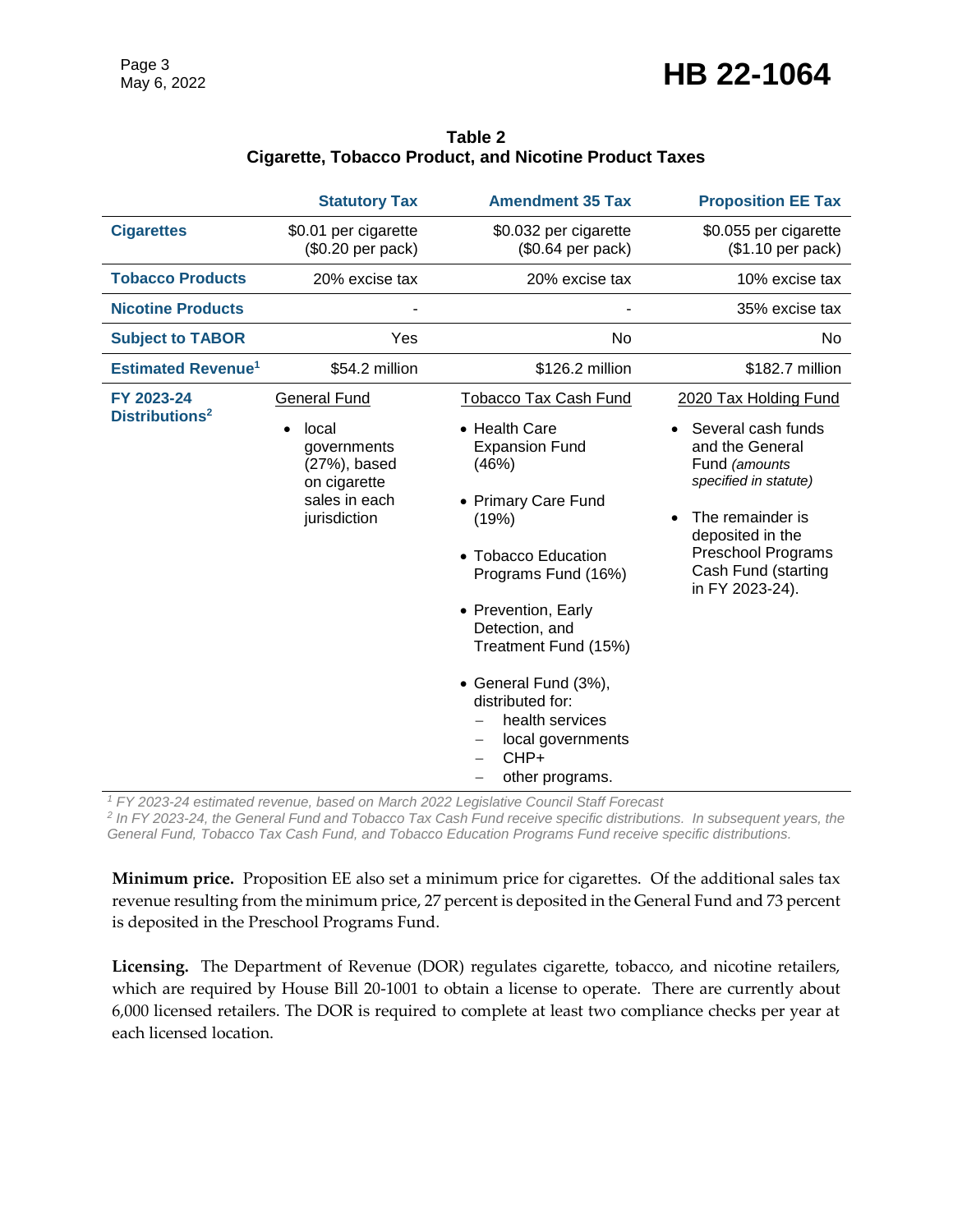## Page 4<br>May 6, 2022 **HB 22-1064**

### **Comparable Crime Analysis**

Legislative Council Staff is required to include certain information in the fiscal note for any bill that creates a new crime, changes the classification of an existing crime, or creates a new factual basis for an existing crime. This section outlines data on crimes comparable to the offense in this bill and discusses assumptions on future rates of criminal conviction for this offense.

**Prior conviction data and assumptions.** This bill creates a new factual basis for the existing offense of selling nicotine products to minors under 21 years old for synthetic nicotine products. To estimate the prevalence of this new offense, the fiscal note looks at the existing offense of selling a nicotine product to minor under 21 years old. From January 1, 2017 through December 31, 2021, zero offenders have been sentenced and convicted for this offense; therefore, the fiscal note assumes that there will continue to be minimal criminal case filings or convictions for this offense under the bill. Because the bill is not expected to have a tangible impact on criminal justice-related revenue or expenditures at the state or local levels, these potential impacts are not discussed further in this fiscal note. Beginning March 1, 2022, this crime is classified as a civil offense.

### **Assumptions**

**Market share of flavored products.** Based on available data on consumption patterns of cigarettes, other tobacco products, and nicotine products, as well as research on flavor bans in other jurisdictions, the revenue estimates in this fiscal note are based on the following assumptions:

- menthol cigarettes account for 22 percent of cigarette sales in Colorado;
- flavored tobacco products account for 27 percent of sales of other tobacco products in Colorado; and
- flavored nicotine products account for 73 percent of nicotine product sales in Colorado.

**Changes in consumption.** Banning flavored tobacco and nicotine products will reduce overall consumption of these products. While a portion of flavored product consumers are expected to migrate to unflavored products and to flavored products and retailers exempt from the ban, others are expected to stop consuming tobacco/nicotine products completely if flavored products are unavailable or will purchase flavored products from sources in other jurisdictions. The resulting impacts on Colorado sales of these products are assumed to be:

- up to a 7 percent decline in cigarette sales;
- up to an 8 percent decline in sales of other tobacco products; and
- up to a 22 percent decline in sales of nicotine products.

To the extent that more consumers migrate to unflavored products and to flavored products and retailers exempt from the ban and fewer consumers quit or purchase flavored products elsewhere, revenue will decrease by less than the estimated amounts. On the other hand, if more consumers quit or purchase products in other jurisdictions than assumed above, revenue will decrease by more than estimated in this fiscal note.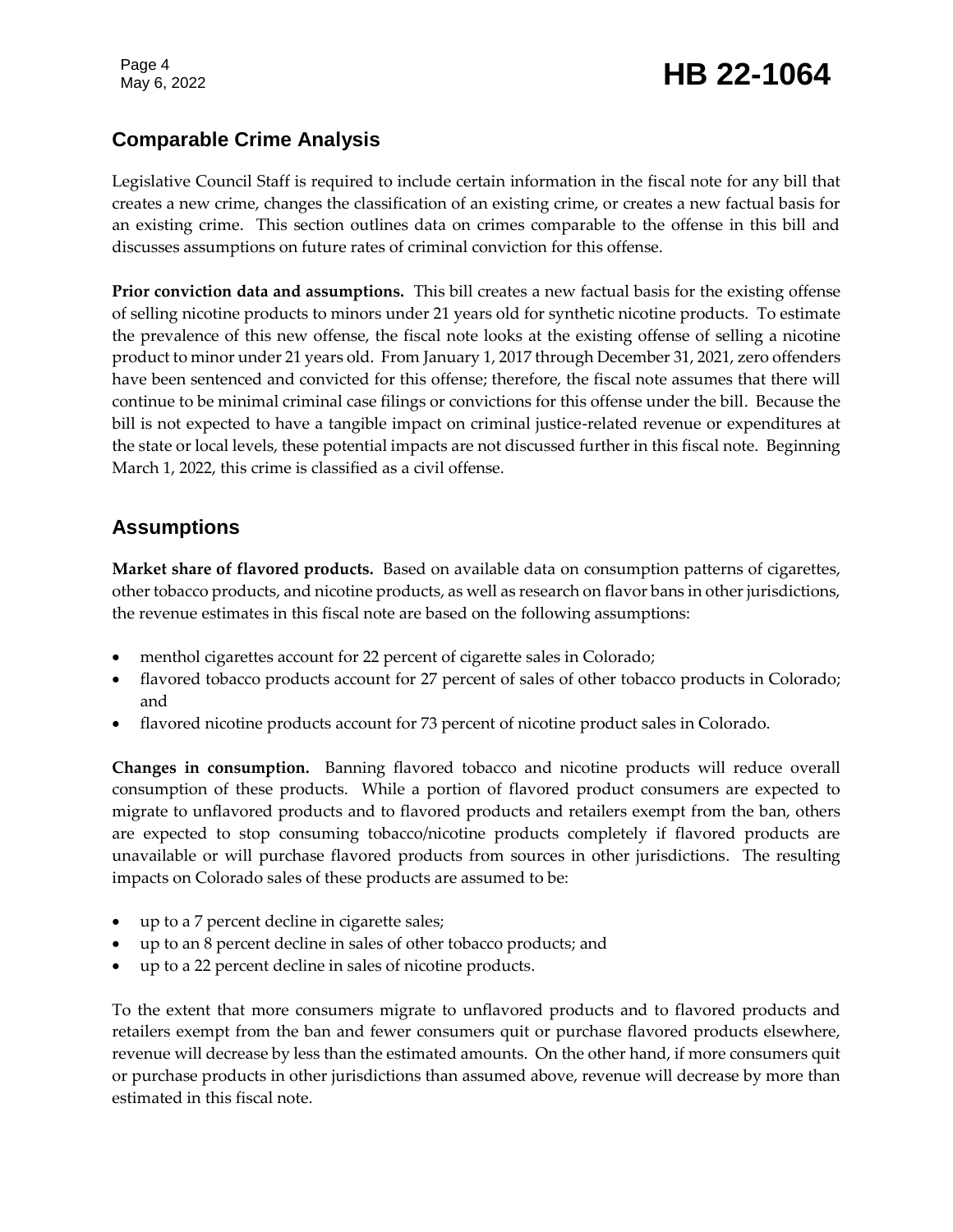### **State Revenue**

The bill is expected to decrease state revenue by up to \$15.7 million in FY 2023-24 and up to \$31.0 million in FY 2024-25. This revenue change is primarily the result of decreased cigarette and tobacco tax revenue, offset to a small degree by increased fine and fee revenue.

**Tax revenue.** The bill is not expected to impact state tax revenue in FY 2022-23, and to decrease state revenue by up to \$15.7 million in FY 2023-24 and by up to \$31.0 million in FY 2024-25 and future years by reducing cigarette, tobacco, and nicotine product consumption. This reduced consumption will decrease revenue from excise taxes levied on these products, as well as sales tax collected from the minimum price of cigarettes. The revenue decrease will affect statutory tax revenue credited to the General Fund, along with Amendment 35 and Proposition EE tax revenue credited to the Tobacco Tax Cash Fund and the 2020 Tax Holding Fund, respectively. Table 3 lists the tax impact of the bill. General Fund revenue from cigarette and tobacco products tax is subject to TABOR, while cash fund revenue is voter-approved, TABOR-exempt revenue.

|                                       | FY 2022-23 | FY 2023-24     | FY 2024-25     |
|---------------------------------------|------------|----------------|----------------|
| <b>General Fund</b>                   |            |                |                |
| Cigarette Tax                         |            | (\$880,213)    | (\$1,680,114)  |
| Tobacco Products Tax                  |            | (\$1,092,816)  | (\$2,286,547)  |
| <b>General Fund Total</b>             |            | (\$1,973,030)  | (\$3,966,661)  |
| <b>Tobacco Tax Cash Fund</b>          |            |                |                |
| Cigarette Tax                         |            | (\$2,827,995)  | (\$5,397,955)  |
| <b>Tobacco Products Tax</b>           |            | (\$1,110,585)  | (\$2,221,171)  |
| <b>Tobacco Tax Cash Fund Total</b>    |            | (\$3,938,581)  | (\$7,619,126)  |
| 2020 Tax Holding Fund                 |            |                |                |
| Cigarette Tax                         |            | (\$4,644,922)  | (\$8,866,027)  |
| Tobacco Products Tax                  |            | (\$555,293)    | (\$1,161,864)  |
| Nicotine Products Tax                 |            | (\$4,543,663)  | (\$9,434,208)  |
| 2020 Tax Holding Fund Total           |            | (\$9,743,878)  | (\$19,462,098) |
| Total Tax Revenue Impact <sup>1</sup> |            | (\$15,655,488) | (\$31,047,885) |

#### **Table 3 State Tax Revenue Impacts of HB 22-1064**

<sup>1</sup> *Totals may not sum due to rounding.*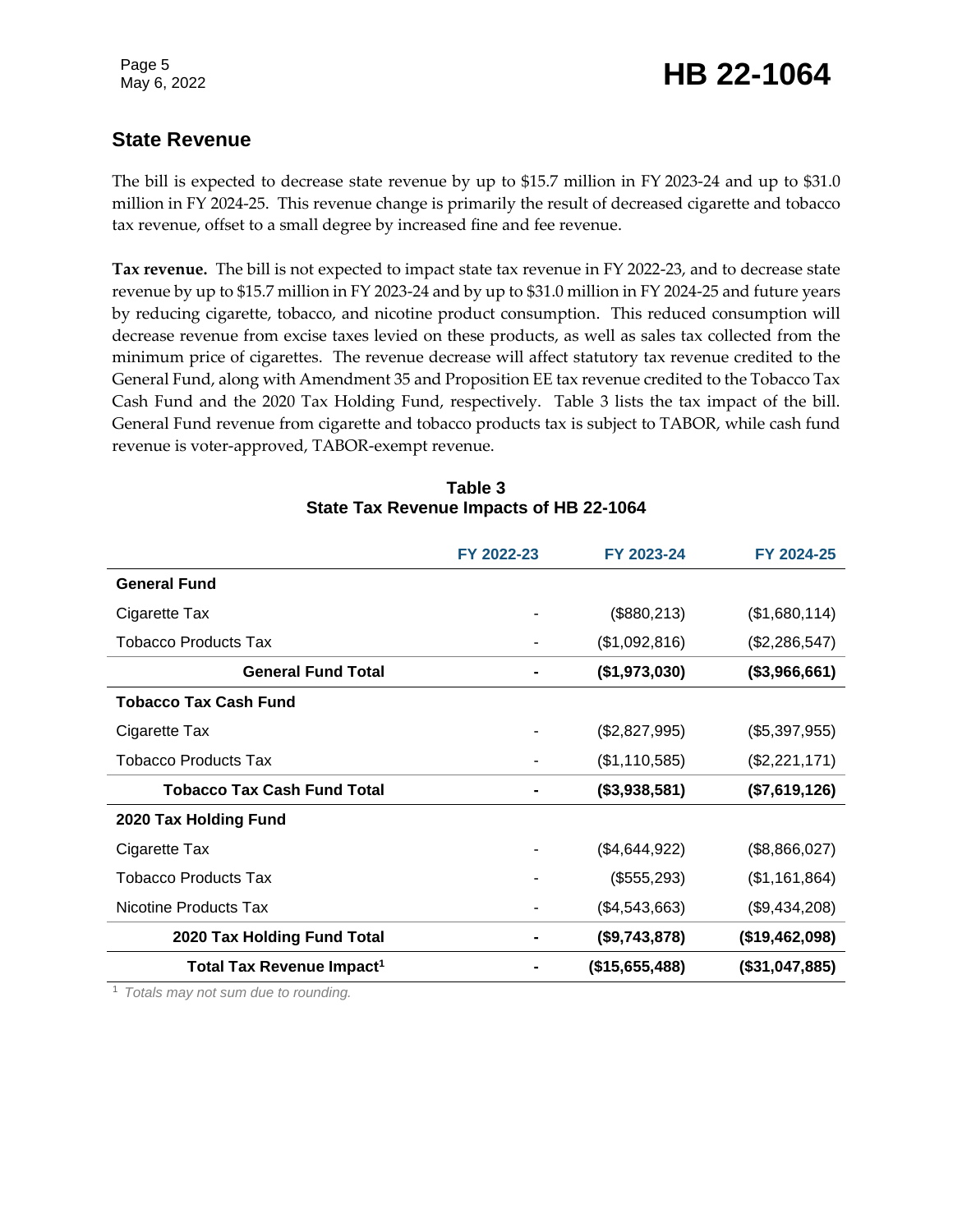**Fine revenue.** The bill increases fine revenue from violations of the prohibition on the sale of flavored tobacco, cigarette, and nicotine products by at least \$22,500 in the first half year and \$45,000 in subsequent full years. The fiscal note assumes that most retailers will comply with the bill's provisions. Under current law, about 3 percent of compliance checks of tobacco and nicotine product license holders result in a violation. Assuming the same percentage of retailers pay the minimum fine of \$250 for a first time violation, revenue will increase by \$45,000. Revenue will increase in subsequent years if retailers commit subsequent violations within a 24 month period. Fine revenue is deposited in the Tobacco Education Programs Fund.

**Fee impact on retailers.** Colorado law requires legislative service agency review of measures which create or increase any fee collected by a state agency. These fee amounts are estimates only, actual fees will be set administratively by DOR based on cash fund balance, estimated program costs, and the estimated number of licenses. The table below identifies the fee impact of this bill, which will cover DOR implementation costs and be deposited in the Liquor Enforcement Division Cash Fund.

| <b>Fiscal Year</b> | <b>Type of Fee</b>              | <b>Proposed</b><br><b>Fee Increase</b> | <b>Number</b><br><b>Affected</b> | <b>Total Fee</b><br><b>Impact</b> |
|--------------------|---------------------------------|----------------------------------------|----------------------------------|-----------------------------------|
| FY 2023-24         | License Application/Renewal Fee | \$4                                    | 3.000                            | \$12,000                          |
| FY 2024-25         | License Application/Renewal Fee | \$4                                    | 6.000                            | \$24,000                          |

**Table 4 Fee Impact on Cigarette, Tobacco, and Nicotine Retailers**

**Tobacco Master Settlement Agreement.** Colorado receives annual payments from tobacco manufacturers under the Tobacco Master Settlement Agreement (MSA). Payments to the state depend in part on national cigarette consumption. The bill is expected to decrease national cigarette consumption by a minimal amount. Therefore, any decrease in Tobacco MSA payments due to the bill is assumed to be minimal.

**Department of Public Safety.** The bill will minimally decrease revenue to the Fire Safe Cigarettes program in the Department of Public Safety, as one brand family that receives a certificate exclusively sells menthol cigarettes and likely will not apply for certification.

### **State Transfers**

Under current law, cigarette and tobacco excise tax revenue credited to the Tobacco Tax Cash Fund are distributed to two cash funds in the Department of Health Care Policy and Financing (HCPF), two cash funds in CDPHE, and the General Fund. In addition, the portion of cigarette, tobacco, and nicotine excise tax revenue remaining in the 2020 Tax Holding Fund after statutorily required transfers is transferred to the State Education Fund in FY 2022-23, and to the Preschool Programs Cash Fund beginning in FY 2023-24. Because the bill reduces revenue to the Tobacco Tax Cash Fund and the 2020 Tax Holding Fund, it is expected to correspondingly reduce these transfers, shown in the table below.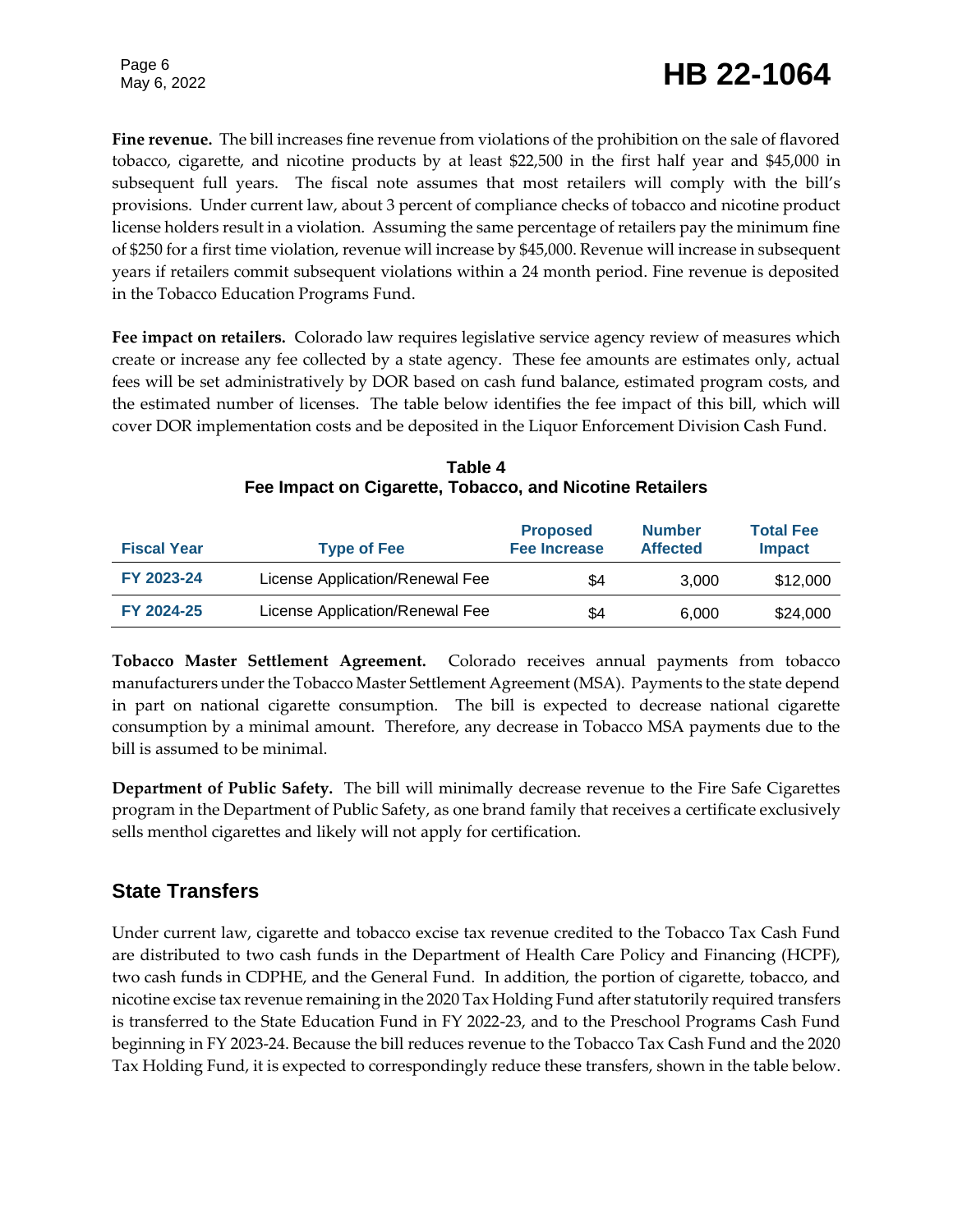### Page 7<br>May 6, 2022 **HB 22-1064**

|                                                  | Table 5 |  |
|--------------------------------------------------|---------|--|
| <b>State Transfer Reductions under HB22-1064</b> |         |  |

|                                                   | FY 2022-23               | FY 2023-24     | FY 2024-25     |
|---------------------------------------------------|--------------------------|----------------|----------------|
| Transfers from the Tobacco Tax Cash Fund          |                          |                |                |
| Health Care Expansion Fund (HCPF)                 | $\overline{\phantom{a}}$ | (\$1,811,747)  | (\$3,504,798)  |
| Primary Care Fund (HCPF)                          |                          | (\$748,330)    | (\$1,447,634)  |
| Tobacco Education Programs Fund (CPDHE)           | $\blacksquare$           | (\$630, 173)   | (\$1,219,060)  |
| Prevention, Detection, and Treatment Fund (CDPHE) | $\blacksquare$           | (\$630, 173)   | (\$1,219,060)  |
| General Fund                                      | ٠                        | (\$118, 157)   | (\$228,574)    |
| <b>Subtotal</b>                                   | ۰                        | (\$3,938,581)  | (\$7,619,126)  |
| <b>Transfers from 2020 Tax Holding Fund</b>       |                          |                |                |
| State Education Fund (CDE)                        |                          |                |                |
| Preschool Programs Fund                           |                          | (\$9,743,878)  | (\$19,462,098) |
| <b>Subtotal</b>                                   |                          | (\$9,743,878)  | (\$19,462,098) |
| Total Transfer Reduction                          | $\blacksquare$           | (\$13,682,458) | (\$27,081,224) |

#### **State Expenditures**

The bill has no impact on state expenditures in FY 2022-23. Expenditure impacts begin in FY 2023-24, with an estimated net decrease in state expenditures of \$2.2 million and a net decrease of \$4.2 million in FY 2024-25. The change is the result of a decrease in tax revenue starting in January 2024, discussed above, increased expenditure from the General Fund to replace a portion of reduced cash fund revenue transferred to HCPF, and increased expenditures in DOR to implement the bill. It also minimally increases workload for the Judicial Department, Department of Law, CDPHE, and Department of Public Safety. Specific impacts are listed in Table 6 and discussed below.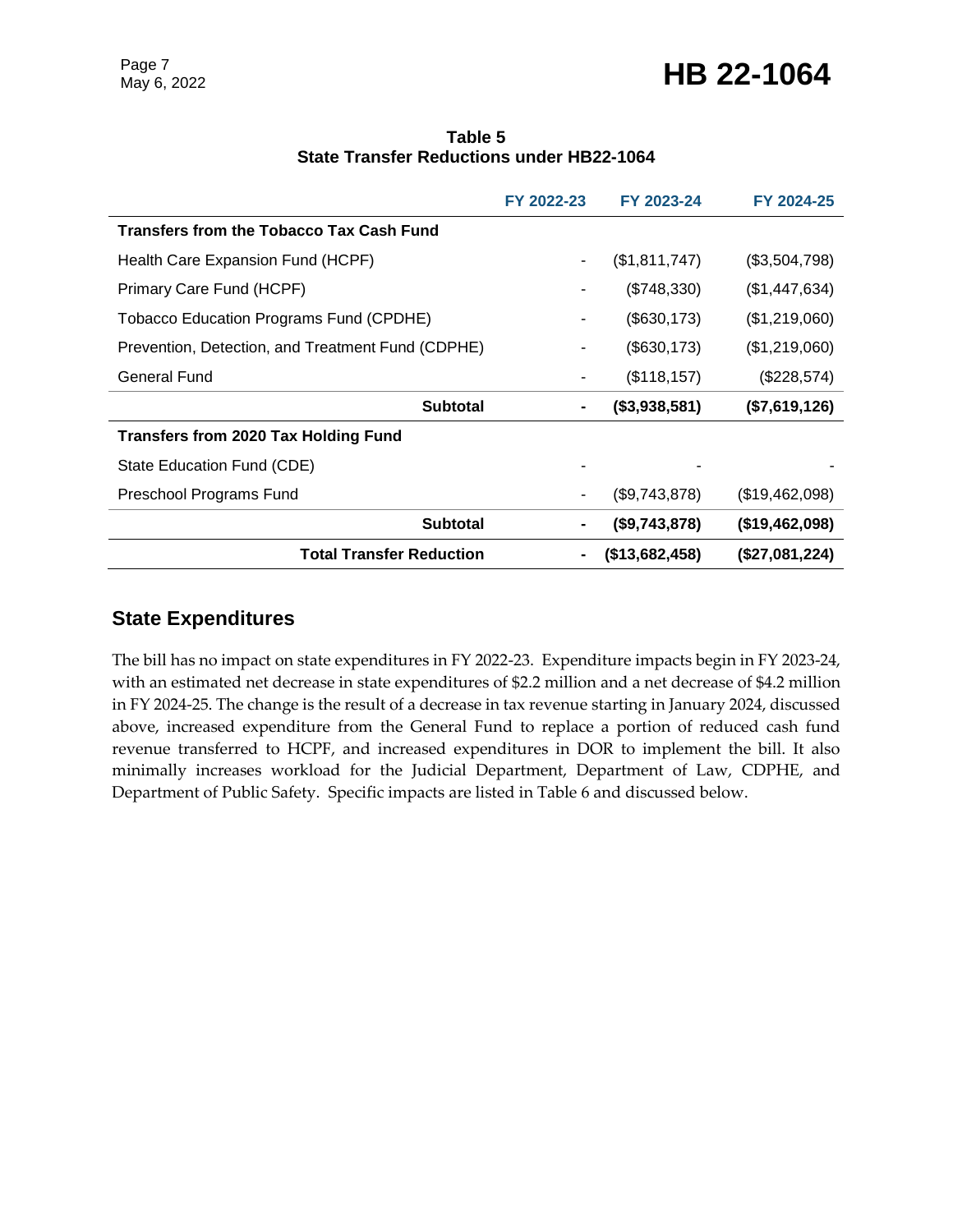### Page 8<br>May 6, 2022 **HB 22-1064**

#### **Table 6 Summary of Expenditures Under HB22-1064**

|                                                 | FY 2022-23 | FY 2023-24     | FY 2024-25    |
|-------------------------------------------------|------------|----------------|---------------|
| <b>Reduced Cash Fund Expenditures</b>           |            |                |               |
| HCPF - Health Care Expansion Fund               |            | (\$1,811,747)  | (\$3,504,798) |
| HCPF - Primary Care Fund                        |            | (\$748,330)    | (\$1,447,634) |
| CDPHE - various programs                        |            | (\$1,260,346)  | (\$2,438,120) |
| <b>Reduced General Fund Expenditures</b>        |            |                |               |
| General Fund – local government distributions   |            | (\$238,612)    | (\$455, 452)  |
| <b>Increased General Fund Expenditures</b>      |            |                |               |
| HCPF – replace revenue for health services      |            | \$1,882,642    | \$3,641,942   |
| <b>Increased Cash Fund Expenditures</b>         |            |                |               |
| DOR - Enforcement Costs (Table 8)               |            | \$10,683       | \$21,362      |
| <b>Centrally Appropriated Costs<sup>1</sup></b> |            | \$2,961        | \$4,921       |
| <b>Total Cost</b>                               |            | (\$2,162,750)  | (\$4,177,779) |
| <b>Total FTE</b>                                |            | <b>0.2 FTE</b> | 0.3 FTE       |

*<sup>2</sup>* <sup>3</sup> *Centrally appropriated costs are not included in the bill's appropriation.*

**Department of Health Care Policy & Financing.** As listed in Table 5, HCPF receives transfers from the Tobacco Tax Cash Fund that fund a portion of several programs, including Medicaid, CHP+, and services funded through the Primary Care Fund. The bill will reduce funding available for those programs by at least \$2.6 million in FY 2023-24. Of that amount, \$1.9 million is from the Health Care Expansion Fund or for Old Age Pension and CHP+ services, which will require additional funding from the General Fund to replace lost revenue. It is assumed that this funding will be adjusted through the annual budget process based on the actual revenue reduction.

**Distributions to local governments.** The bill decreases state cigarette rebate distributions to local governments by \$238,612 in FY 2023-24 and \$455,452 in FY 2024-25 and subsequent years. Under current law, 27 percent of statutory cigarette tax revenue credited to the General Fund is distributed to local governments. Because the bill decreases cigarette tax revenue, it also decreases this distribution. The distribution occurs pursuant to statute and no change in appropriations is required.

**Preschool Programs Cash Fund**. As described in the State Transfers section above, a portion of Proposition EE tax revenue is transferred to the Preschool Programs Cash Fund beginning in FY 2023-24. A reduction in these transfers will reduce funding available for education-related programs. It is assumed that any change to appropriations will occur through the budget process.

**Department of Public Health and Environment.** The bill will increase workload for CDPHE to add additional grant criteria and purposes to the existing tobacco education, prevention, and cessation grant program. The additional criteria may shift how grants are awarded, but does not change the funding available for the program. No change in appropriations is required.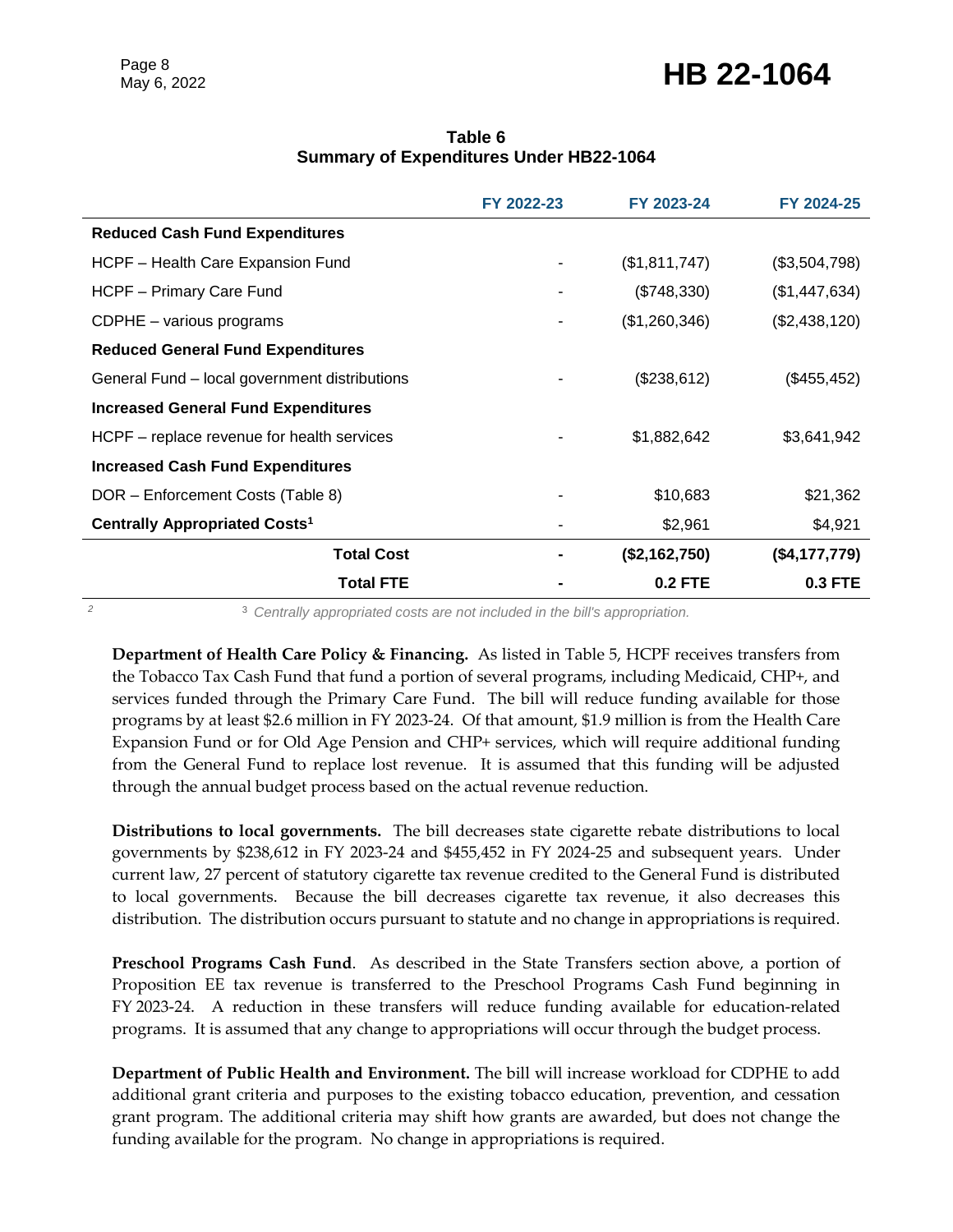Page 9

## Page 9<br>May 6, 2022 **HB 22-1064**

 **Various programs.** As discussed in the State Transfers section above, CDPHE receives transfers from the Tobacco Tax Cash Fund that fund all or a portion of several programs. The bill will reduce funding available for the following programs by \$1.3 million in FY 2023-24 and by \$2.4 million per year in FY 2024-25 and subsequent years, varying by program: the State Tobacco Education and Prevention Partnership, the Cancer Cardiovascular and Pulmonary Disease Grants Program, the Office of Health Equity Grants Program, the Immunization Program, and the Women's Wellness Connection Breast and Cervical Cancer Screening Program.

**Department of Revenue.** The bill increases expenditures for the DOR to handle violations of the ban on flavored products. The DOR currently conducts two compliance checks at each licensed retailer in the state. The fiscal note assumes that the department will pursue violations found in the course of current compliance checks. The department will require 0.3 FTE to handle violations, estimated to occur at 3 percent of compliance checks. Costs are paid from the Liquor Enforcement Division Cash Fund.

|                                           | FY 2022-23     | FY 2023-24 | FY 2024-25 |
|-------------------------------------------|----------------|------------|------------|
| <b>Department of Revenue</b>              |                |            |            |
| <b>Personal Services</b>                  | ۰              | \$10,683   | \$21,362   |
| Centrally Appropriated Costs <sup>1</sup> | ۰              | \$2,961    | \$4,921    |
| <b>Total Cost</b>                         | ٠              | \$13,644   | \$26,283   |
| <b>Total FTE</b>                          | $\blacksquare$ | $0.2$ FTE  | $0.3$ FTE  |

### **Table 7 DOR Expenditures**

*<sup>1</sup> Centrally appropriated costs are not included in the bill's appropriation.*

**Department of Law.** CDPHE and the DOR will require additional legal services hours to conduct rulemaking and handle administrative actions related to violations (DOR) and to establish the grant program (CDPHE). No change in appropriations for either agency is required.

**Judicial Department.** The bill increases the trial court workload in the Judicial Department by a minimal amount. Additional cases will occur if retailers challenge an agency decision to assess a fine or a prohibition on sale, or if there are additional criminal cases filed for the sale or provision of synthetic nicotine products to minors. No change in appropriations is required.

**Department of Public Safety.** The bill will minimally increase workload for the Fire Life and Safety Division, which administers the Fire Safe Cigarettes program, to remove menthol products from and reissue twenty-six brand certifications. No change in appropriations is required.

**Centrally appropriated costs.** Pursuant to a Joint Budget Committee policy, certain costs associated with this bill are addressed through the annual budget process and centrally appropriated in the Long Bill or supplemental appropriations bills, rather than in this bill. These costs, which include employee insurance and supplemental employee retirement payments, are shown in Table 6.